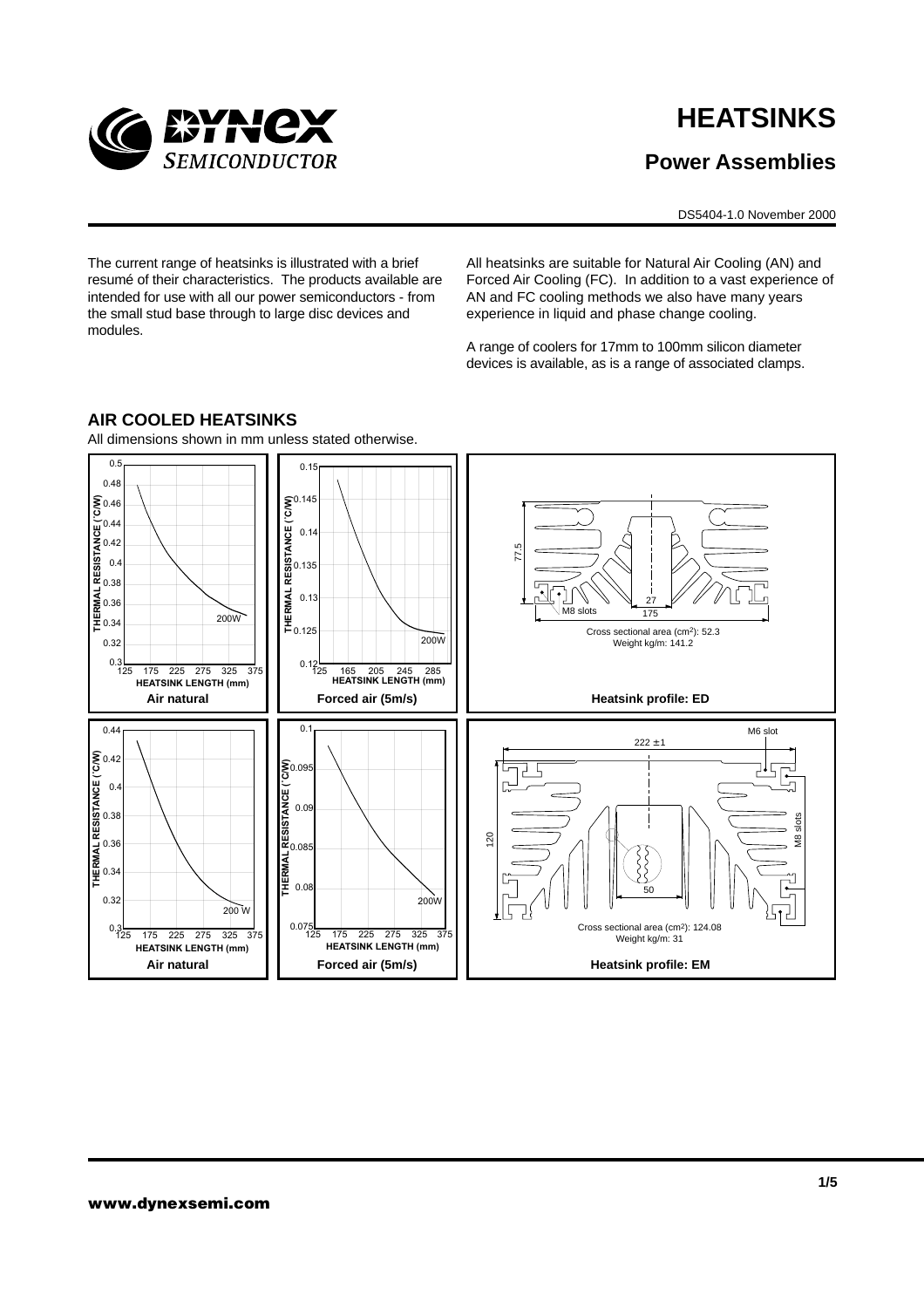

#### **Notes:**

- **1.** Thermal ratings are given per heatsink.
- **2.** Comprehensive data is available for all our heatsinks to support all design applications.
- **3.** Black anodising is available on all air cooled heatsinks for surface protection and enhanced performance.



## **WATER COOLED HEATSINKS**

Water cooled heatsinks are designed for use in high current, high power assemblies such as single,

three or six phase bridges or A.C. controllers. Complete bridges of up to six devices may be constructed.

2 heatsinks for double side cooling, thermal resistance heatsink surface to water inlet.

All dimensions shown in mm unless stated otherwise.



**Note:**

**1.** For details of water connections, please contact factory.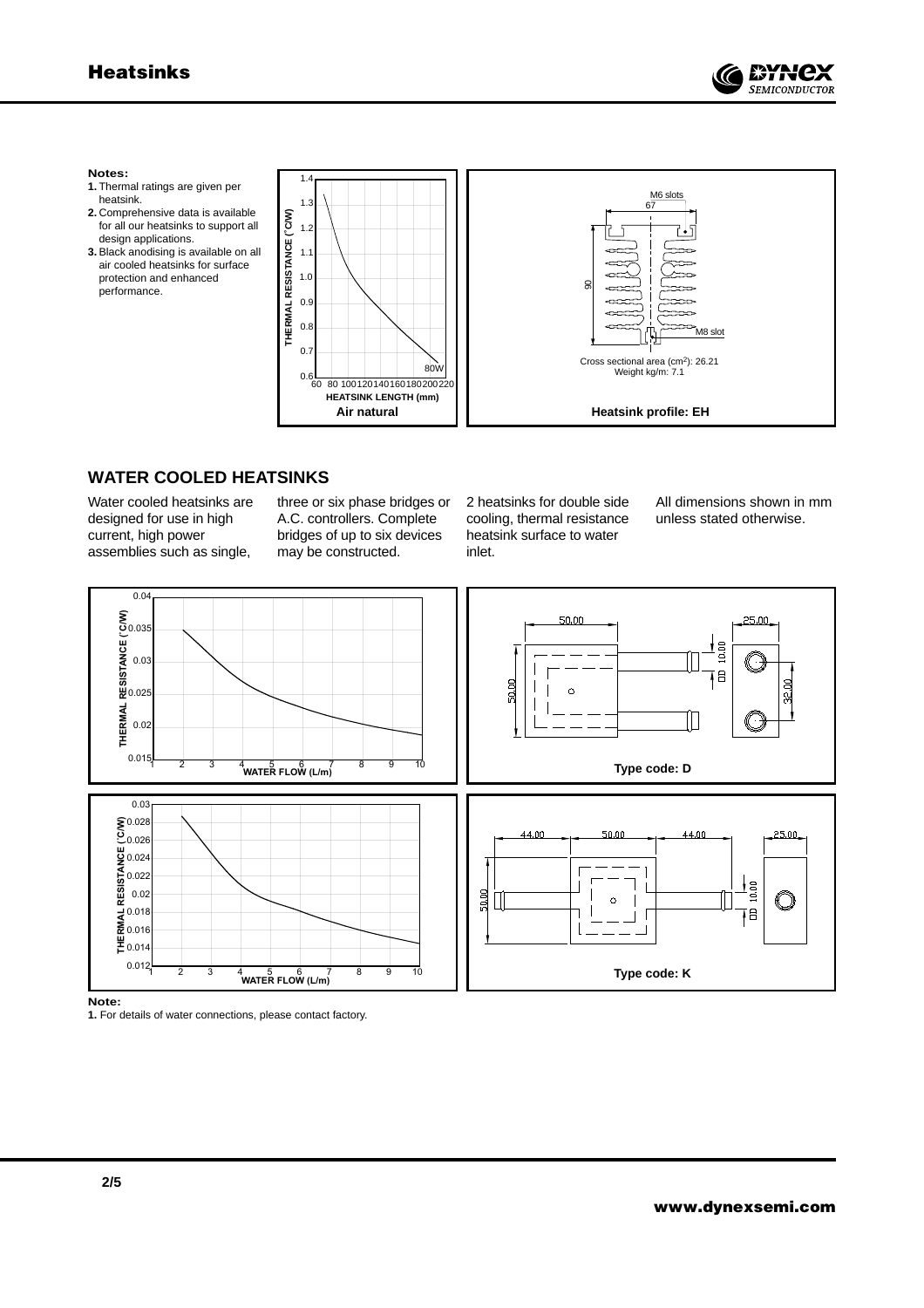





**Note:**

**1.** For details of water connections, please contact factory.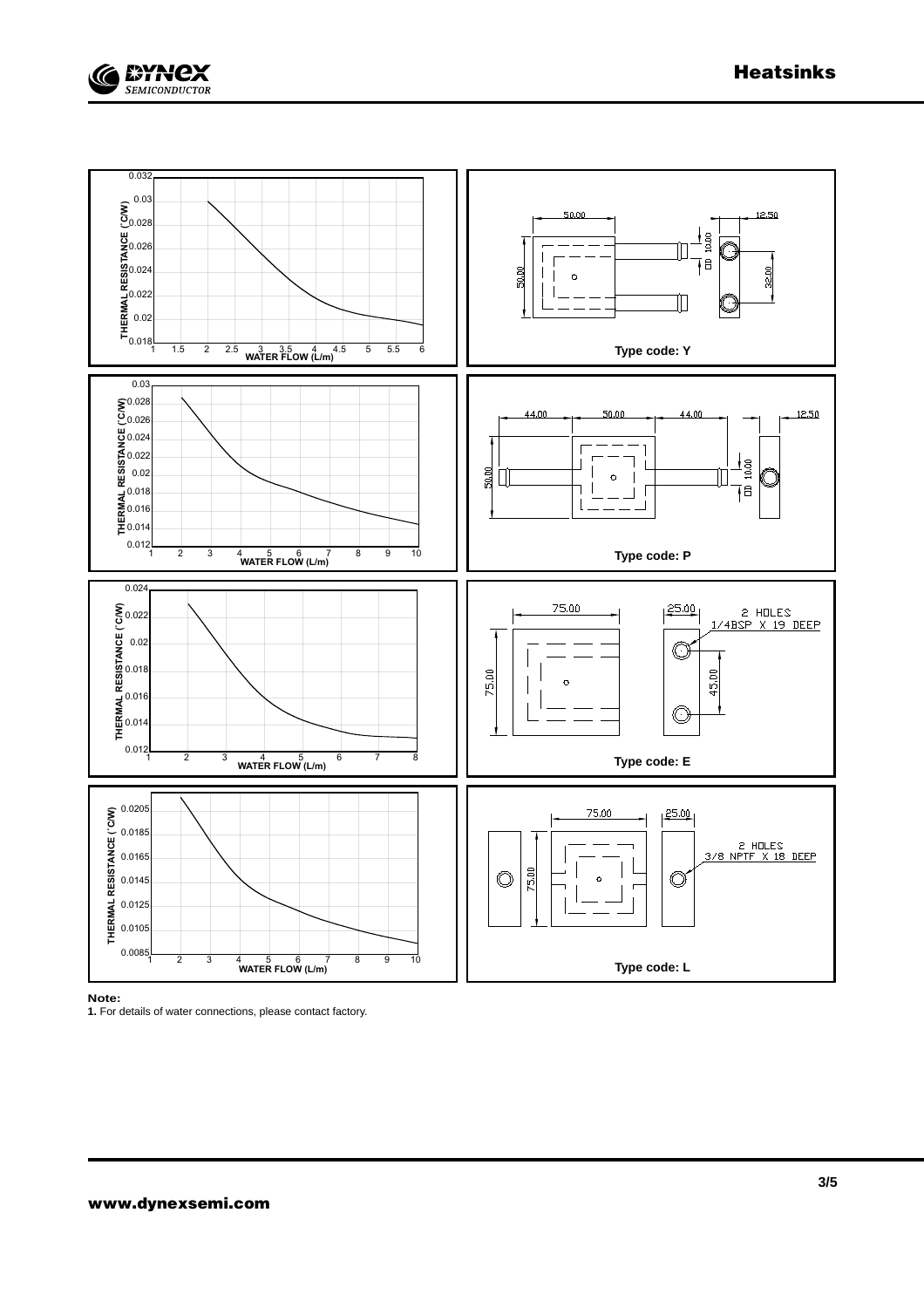



**Note:**

**1.** For details of water connections, please contact factory.

## **ASSOCIATED PUBLICATIONS**

| <b>Title</b>                                                 | <b>Application Note</b> |
|--------------------------------------------------------------|-------------------------|
|                                                              | <b>Number</b>           |
| Heatsink requirements for IGBT modules                       | AN4505                  |
| Calculating the junction temperature of power semiconductors | AN4506                  |
| Guidance notes for formulating technical enquiries           | AN4869                  |
| Recommendations for clamping power semiconductors            | AN4839                  |